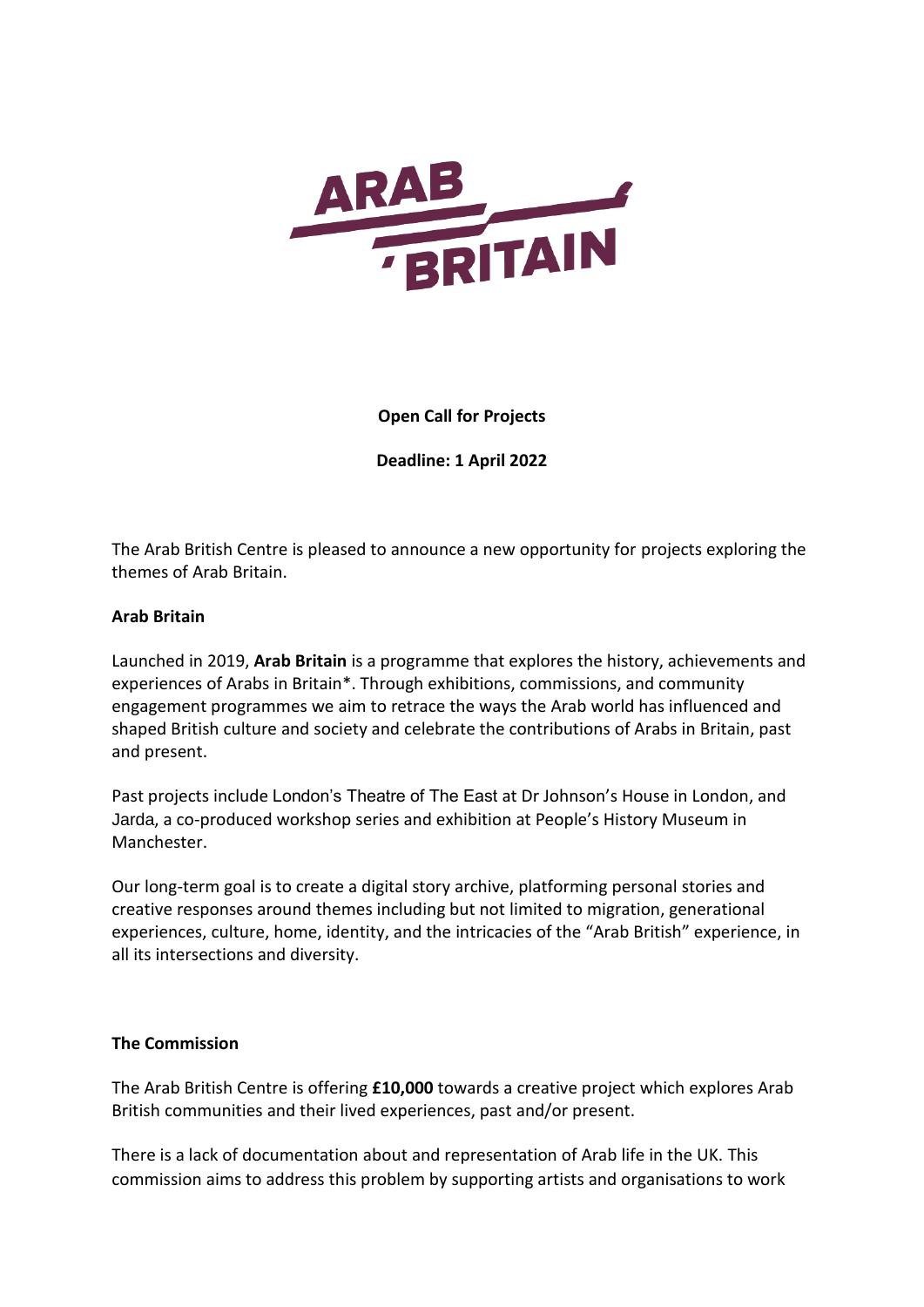with their local communities to explore, document and showcase their lived experiences through creative activities.

Projects can interpret and build upon the Arab Britain theme in a number of ways and we are open to a broad range of creative outputs, including but not limited to fields of visual arts, poetry and literature, film, photography, performing arts, oral histories, or inter/cross disciplinary artforms.

We are particularly interested in projects which take place outside of London and which engage clearly defined participants in creative and cultural activities. We welcome projects centring underrepresented groups and which bring new perspectives and stories to the forefront. Participants and the number of them will differ depending on location, focus and idea. Whoever your participants are, in your application explain *why* them and *how* you will reach them*.*

Projects will be shared publicly and will also be displayed digitally as part of the upcoming Arab Britain story archive. Applications must include details of proposed locations/venue partners for public facing activities as well as plans for digital engagement. Applications must also include details on how the activity will be documented and displayed digitally in the future as part of the Arab Britain story archive.

We will prioritise projects that have ambitions for significant audience reach and will:

- Take place outside of London
- Directly involve local communities in their development
- Culminate in a public showcase such as an exhibition, installation, performance, publication, screening, etc
- Include a wrap-around programme of activities to engage the public in outcomes of the project.

\* The **Arab British Centre** is a charity which works to further understanding of the Arab world in the UK. The Arab world is defined as the 22 countries who are members of The Arab League: Algeria, Bahrain, Comoros, Djibouti, Egypt, Iraq, Jordan, Kuwait, Lebanon, Libya, Mauritania, Morocco, Oman, Palestine, Qatar, Saudi Arabia, Somalia, Sudan, Syria, Tunisia, United Arab Emirates and Yemen.

*Arab Britain* is inclusive of all people from or with heritage from these countries and cultures. While for some this may refer to nationality, for others the reference might be to identity and/or regionality.

Whether you are born in or recently migrated to the UK, we recognise that the way participants self-identify is complex and personal and we welcome proposals and ideas from all who want to be involved.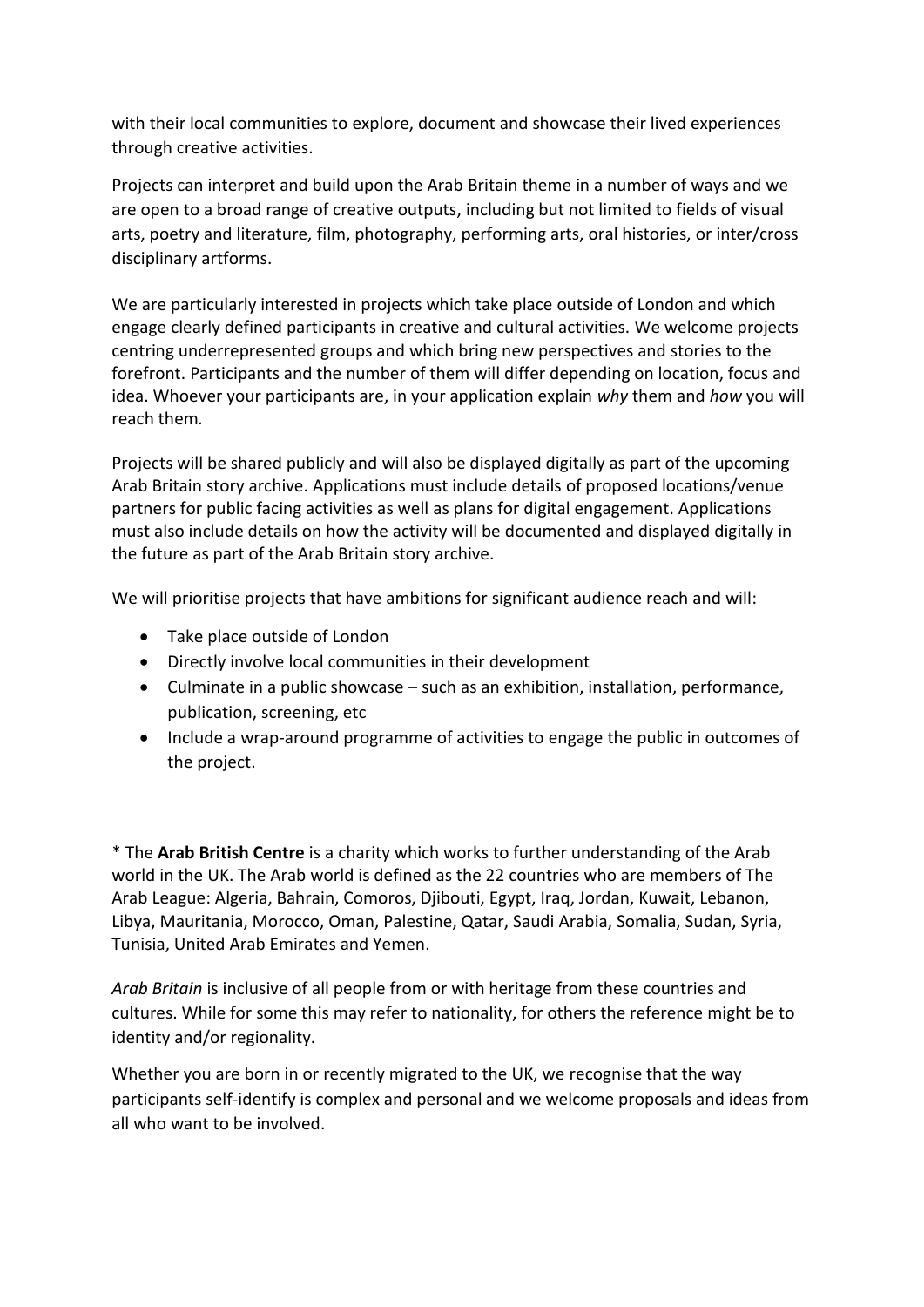# **Who can apply?**

Individual artists (must be registered as freelancers or sole traders)

Arts organisations

Collectives (one designated individual must be point of contact throughout the project)

Registered charities

CICs

## **Budget**

Applicants must fill in the Budget Template provided by the Arab British Centre and submit this with their application

The total project budget must not exceed £10,000 unless there is separate funding confirmed or in-kind support secured at the time of application. There is no scope for additional funding from the Arab British Centre should other funding applications fall through.

Project budget must include management and production fees, materials, dissemination and documentation. For projects which include longer term engagement of participants, we welcome the inclusion of travel costs and stipends to ensure that financial barriers for participation are minimised.

Please get in touch to discuss additional resources needed for access requirements.

#### **Project Delivery**

The lead artist or organisation is responsible for managing and delivering the project. Artists', management and/or staff fees should be included within the budget. Organisations can include some or all of their management fees as an expenditure, or can list staff time as in-kind support.

Applicants should demonstrate their experience in managing projects of this size and also highlight backing and support from partners, community groups, and other relevant stakeholders in their application which demonstrate commitment from those who would be involved.